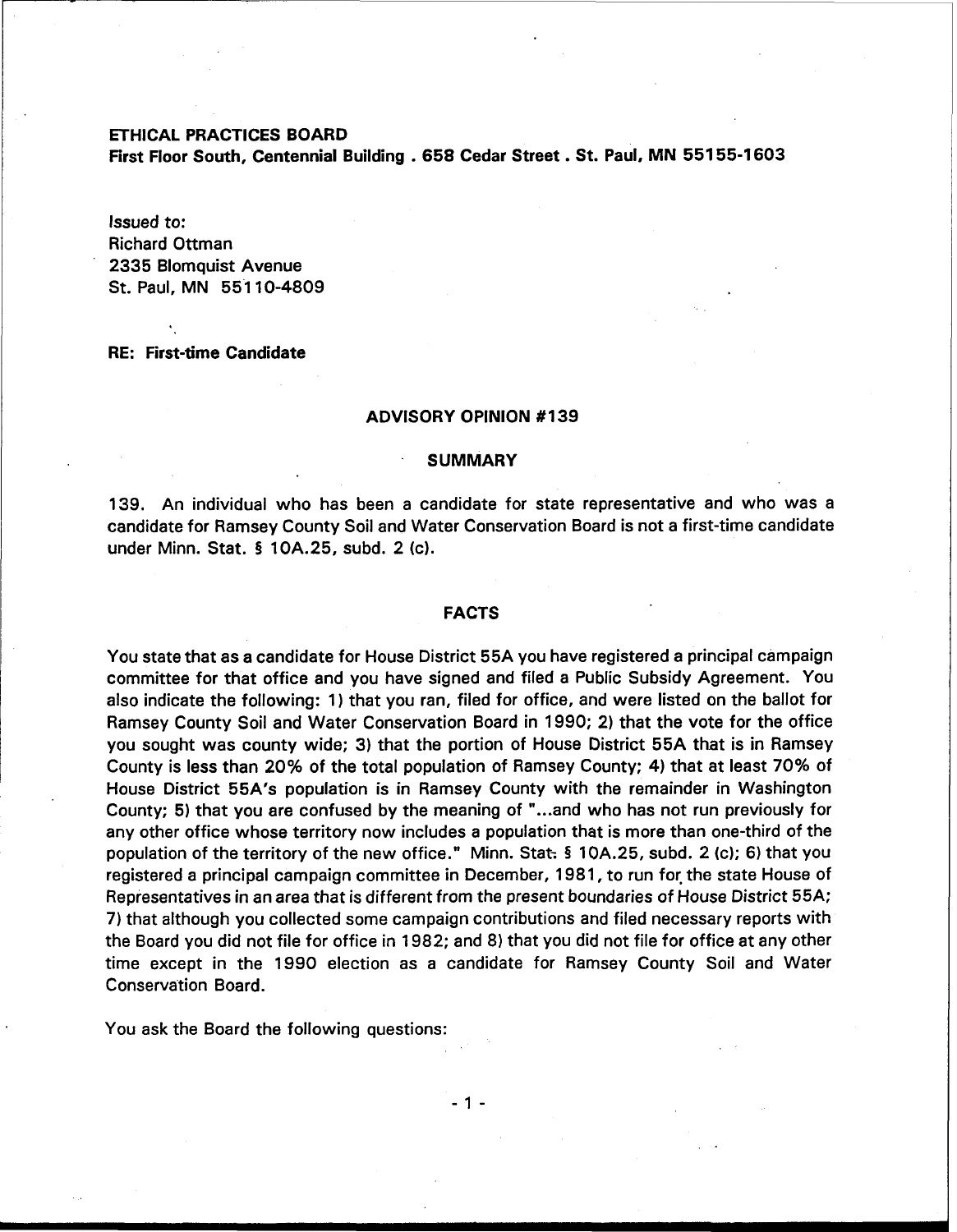## **QUESTION ONE**

Is Ramsey County Soil and Water Conservation Board one of the "other offices" within the meaning of Minn. Stat. § 10A.25, subd. 2 (c)?

#### **OPINION**

Yes. A candidate for election to the Ramsey County Soil and Water Conservation Board is listed on a ballot to be voted upon by all legal voters of Ramsey County at a general election. Minn. Stat. §§ 103C.305, 204D.03.

# **QUESTION TWO**

As a candidate running for election in District 55A in 1994, are you a "first-time candidate" within the meaning of Minn. Stat. § 10A.25, subd. 2 (c)?

#### **OPINION**

No. Based on the facts presented to the Board, you ran previously for the office of state representative and you ran for election to the Ramsey County Soil and Water Conservation Board, an office whose territory includes more than one-third of the population of District 55A. The Board concludes that you do not qualify for the increase in expenditure limit provided in Minn. Stat. § 10A.25, subd. 2 (c).

Issued: March  $23/994$ 

Vanne Owens Hayes, Chair **Ethical Practices Board** 

# **PERTINENT STATUTES**

Minn. Stat. § 10A.01 DEFINITIONS provides:

Subd. 5. Candidate. "Candidate" means an individual who seeks nomination or election to any statewide or legislative office for which reporting is not required under federal laws. The term candidate shall also include an individual who seeks nomination or election to supreme court, court of appeals, or district court judgeships of the state. An individual shall be deemed to seek nomination or election if the individual has taken the action necessary under the law of the state of Minnesota to qualify for nomination or election, has received contributions or made expenditures in excess of \$100, or has